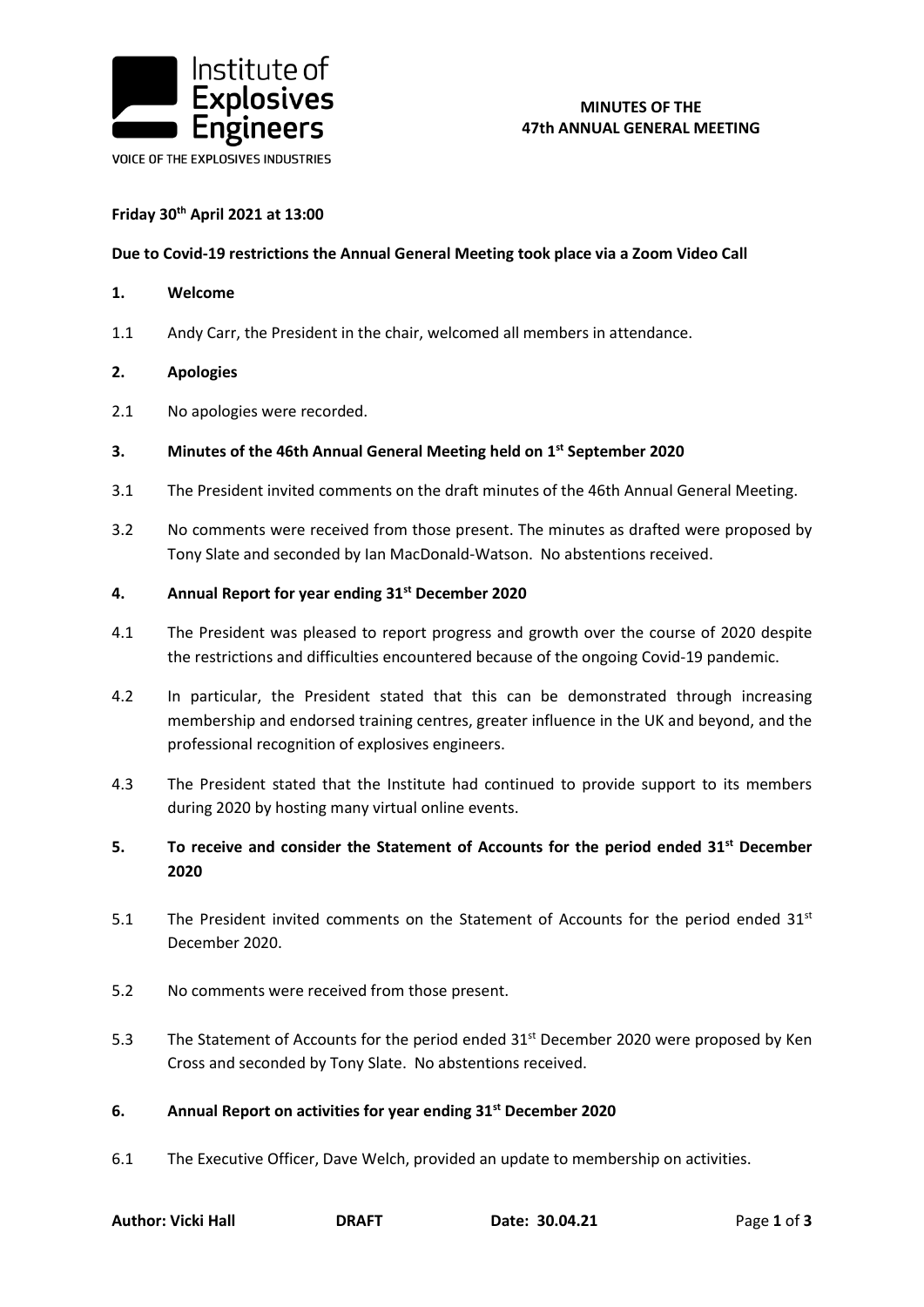

- 6.2 IExpE Structure: All work streams flow from the IExpE office centrally with the support of volunteers.
- 6.3 Cashflow: A new system has been introduced for new members, with renewals falling due on the membership approval date annually. This change will allow for a more consistent cashflow line. This will also be assisted by an increase in business streams with various educational outputs, CSCS cards, training centres, guidance documentation.
- 6.4 Finance: A financial saving will be made with the surrender of the Lease on Unit 2. New work practices which have been introduced because of Covid-19 have resulted in the premises no longer being viable and not providing membership with any benefit.
- 6.5 Membership: Year on year growth can be seen. A new membership approval process has been introduced with membership applications all being dealt with in-office. Approximately 5 new applications are being approved each week.
- 6.6 Marketing: All social media followers, impressions and likes evidence considerable growth which is vital to the aspiration of increasing reach. Defence is currently the largest sector.
- 6.7 Journal: The Journal has undergone a change in design and production, with significant costs being saved. Excellent feedback has been received.
- 6.8 Education and Training: 16 organisations are currently utilising the endorsement programmes, with others utilising bespoke arrangements. Discussions have taken place with several organisations who wish to access education and training mechanisms that the Institute have available. Apprenticeship work is continuing and the L2 Certificate in Explosives Operations continues to move forward with Open Awards.
- 6.9 Dave Welch stated there was a large amount of work being undertaken by the office team with the support of a small group of volunteers, particularly with regard to Professional Registration. For those wishing to assist and volunteer a new system was being introduced with pre-defined commitments being set out to avoid IExpE being unable to meet deliverables.
- 6.10 No questions were received on the presentation of activities for 2020. The update on activities and annual report provided by the President were proposed by Tony Slate and seconded by Ken Cross. No abstentions received.

# **7. Closing Remarks**

7.1 The President thanked Dave Welch for the update on activities and reiterated the requested if anyone wished to become involved as a volunteer to contact the IExpE office.